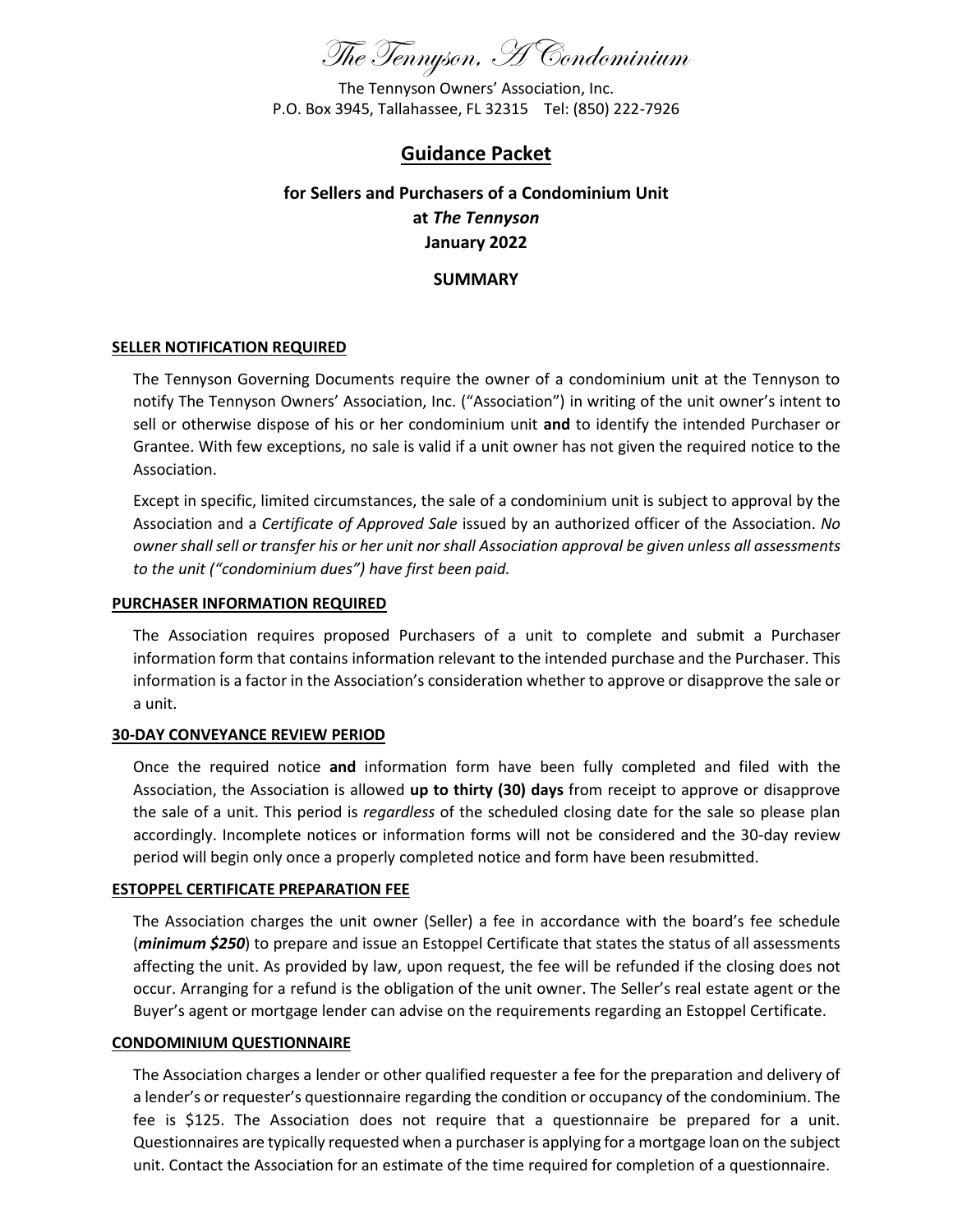### **WORKING CAPITAL CONTRIBUTION**

Notwithstanding the authority granted to the Association by its Declaration of Condominium, Section 16.11, the Association does not currently require a Purchaser of a condominium unit to make a working capital contribution in connection with the sale of a unit*.*

#### **UNIT CONVEYANCE FEE**

The Purchaser or Grantee of a unit must pay to the Association a unit transfer fee in the amount of \$150 at the time of conveyance of the unit.

#### **MOVE-IN FEE AND SECURITY DEPOSIT**

The Association does not charge a unit owner or tenant a move-in or move-out fee. However, as provided in its rules, the Association requires a security deposit of \$300 when an owner or tenant is moving in or out of the unit to cover any damages to the premises that occur doing the move. *The move must be scheduled in advance of the date of the move and may not occur on a Sunday.* Please review the Association's moving rules.

#### **INSURANCE**

The Purchaser is strongly advised to purchase condominium insurance such as an HO6 insurance policy as the Association does not accept liability for damages or losses caused by a unit owner or tenant or for losses of personal property.

#### **PET RESTRICTIONS**

Certain domestic animals are permitted as pets but are subject to various limitations including type, weight/size and behavior. These restrictions are enforced. *Note: The maximum allowable weight for a dog is 40 pounds.* Pets must be registered with the Association although there is no fee for the registration. Please review the Association's pet rules.

#### **ATTACHMENTS**

Forms Required:

- *NOTICE OF INTENT TO SELL OR CONVEY CONDOMINIUM UNIT* form *(to be completed by the Seller)*
- *PURCHASER BIOGRAPHICAL INFORMATION* form *(to be completed by the Purchaser)*

#### **FILING INSTRUCTIONS**

Mail or FAX completed forms to:

The Tennyson Owners' Association, Inc. Fax: (850) 222-7610 ATTN: Tennyson Association Manager 121 N. Monroe Street, P.O. Box 3945 Tallahassee, FL 32315

#### **INFORMATION OR ASSISTANCE**

For more information, call The Tennyson's Association Manager at (850) 222-7926 or by email [tennysonmanager@gmail.com](mailto:tennysonmanager@gmail.com)

> → *This updated 2022 Guidance Packet Supersedes and replaces all previous versions*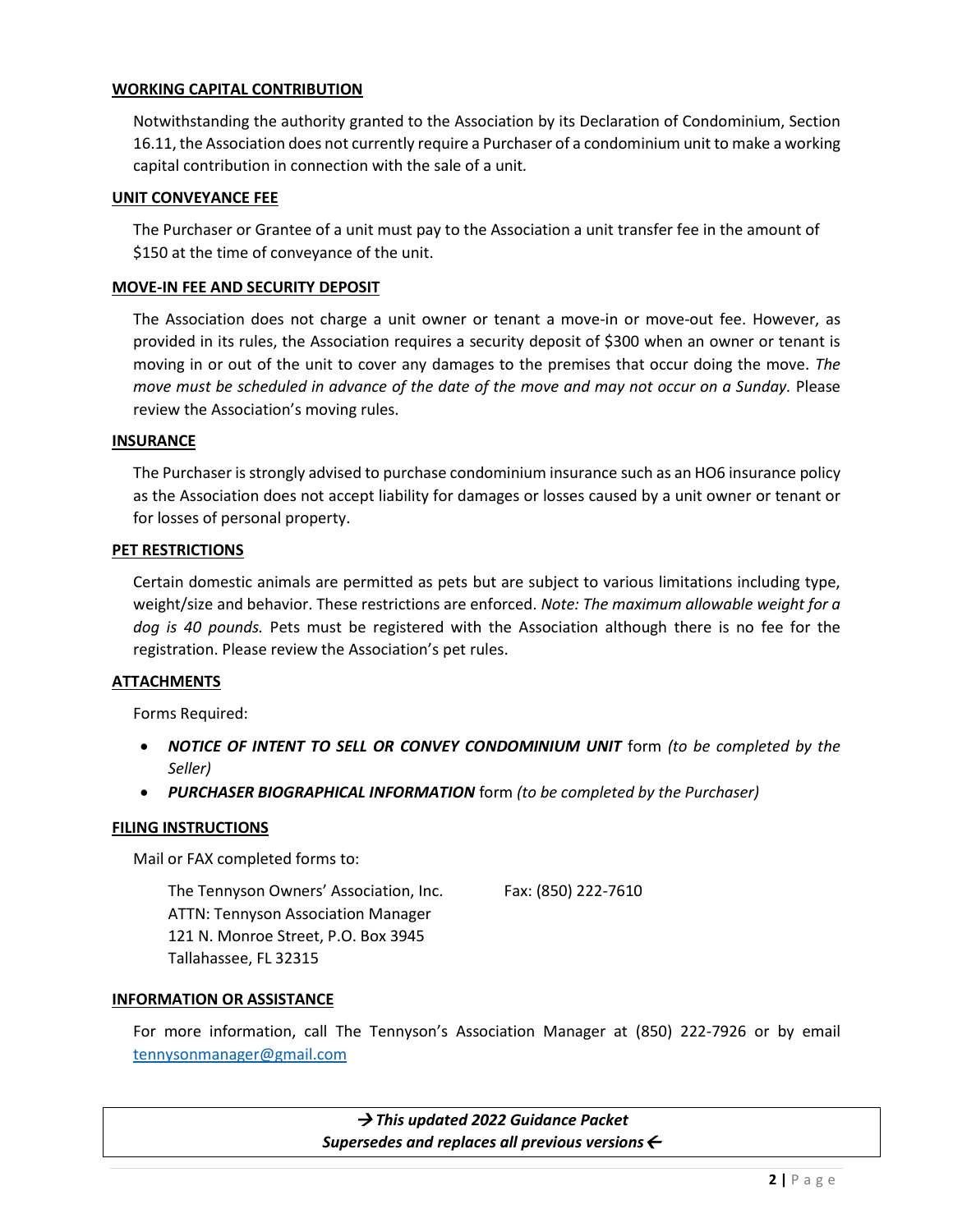Unit Sales and Purchases, Chapter 2.1 Rev. 01/2019 Rev. 11-01-2019 Rev. 02-16-2021 Rev. 12-22-2021 Rev. 01-07-2022

guidance on sale & purchase of unit (rev 01-07-2022)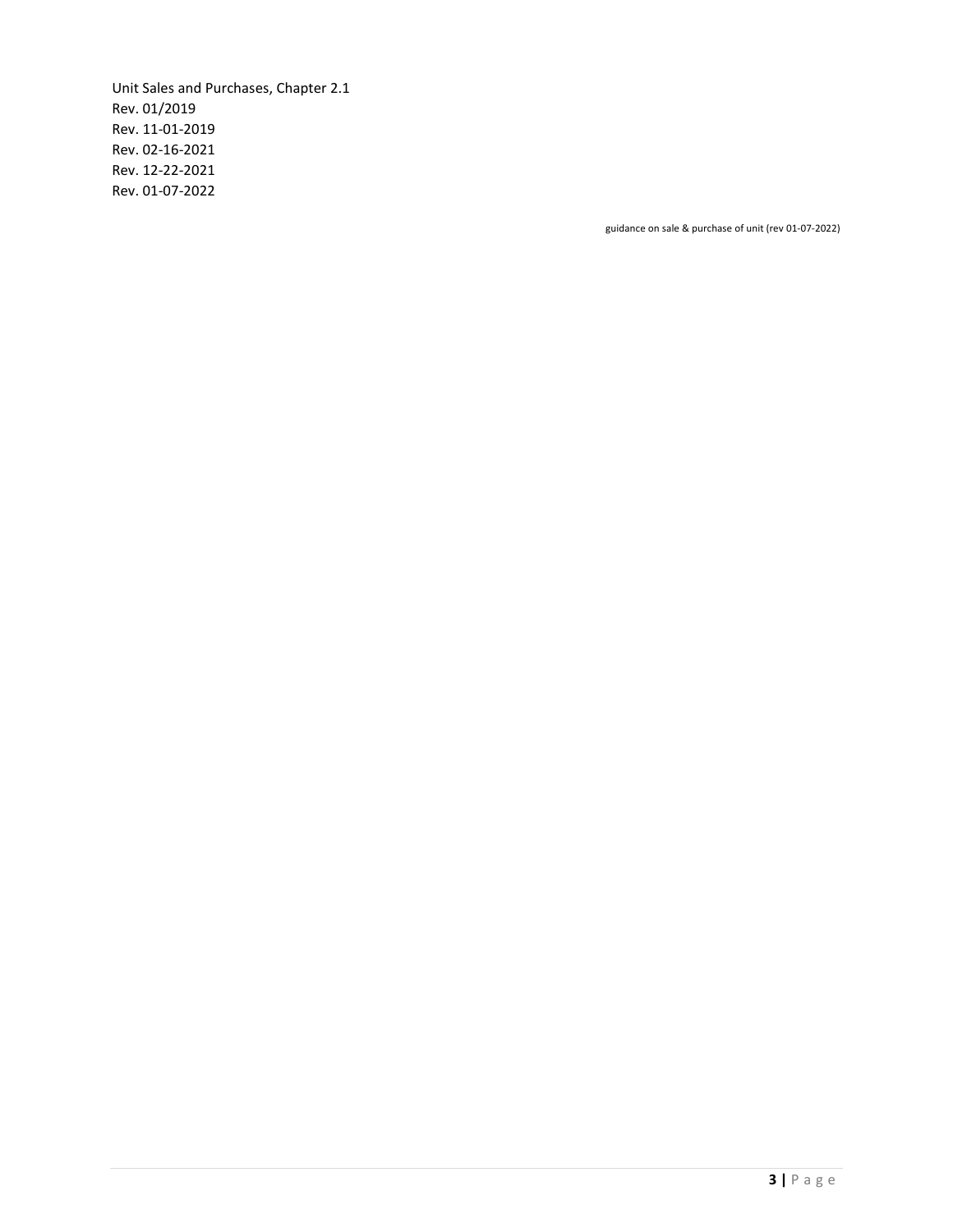The Tennyson, A Condominium

The Tennyson Owners' Association, Inc. P.O. Box 3945, Tallahassee, FL 32315 Tel: (850) 222-7926

#### **NOTICE OF INTENT TO SELL OR CONVEY CONDOMINIUM UNIT**

| Date: | <u> 1989 - Johann John Stone, mars et al. (1989)</u>                                                                                                                                                                                                                 |  |
|-------|----------------------------------------------------------------------------------------------------------------------------------------------------------------------------------------------------------------------------------------------------------------------|--|
| To:   | The Tennyson Owners' Association, Inc.<br><b>Board of Directors, Attn: Association Manager</b>                                                                                                                                                                       |  |
| From: |                                                                                                                                                                                                                                                                      |  |
|       | [Print Full Name of Unit Owner(s)]<br>Mail Address: National Address: National Address: National Address: National Address: National Address: National Address: National Address: National Address: National Address: National Address: National Address: National A |  |
|       |                                                                                                                                                                                                                                                                      |  |
|       | In accordance with the Declaration of Condominium of The Tennyson, A Condominium, I/We hereby GIVE FORMAL                                                                                                                                                            |  |

**NOTICE** to the Tennyson Owners' Association of my/our intention **to sell, gift, convey or otherwise dispose of the above-numbered unit** at the Tennyson. Furthermore, I/we hereby **GIVE FORMAL NOTICE** to the Association that I/we intend to sell, gift, convey or otherwise dispose of my/our unit to the party named below and upon the terms specified in Paragraph 24 RESTRICTIONS ON SALES of the Declaration of Condominium. The receipt of this NOTICE and the attached form (biographical information form) by the Tennyson Owners' Association's Board of Directors shall constitute valid notice of my/our intention to dispose of the above-numbered unit.

Full Name of Intended Grantee(s): \_\_\_\_\_\_\_\_\_\_\_\_\_\_\_\_\_\_\_\_\_\_\_\_\_\_\_\_\_\_\_\_\_\_\_\_\_\_\_\_\_\_\_\_\_\_\_\_\_\_\_\_\_\_\_\_\_\_

\_\_\_\_\_\_\_\_\_\_\_\_\_\_\_\_\_\_\_\_\_\_\_\_\_\_\_\_\_\_\_\_\_\_\_\_\_\_\_\_\_\_\_\_\_\_\_\_\_\_\_\_\_\_\_\_\_\_\_\_\_\_\_\_

Mail Address:

I/we understand that except as specifically exempted in the Declaration of Condominium no transfer or conveyance of a condominium unit shall be valid without the approval of the Association, which approval shall not be unreasonably withheld. Approval shall be by a Certificate of Approval, in recordable form, signed by an authorized Officer of the Association and shall be delivered to the Purchaser or Grantee and made a part of the document of conveyance. Failure of the Association to issue approval or written disapproval within thirty (30) days from receipt of the NOTICE shall be deemed to constitute approval.

I/we further understand that I/we may not sell or otherwise transfer my/our unit and no approval may be given until all assessments due are paid, or their payment are provided for to the satisfaction of the Association.

The Purchaser information required pursuant to Paragraph 24.1 is attached and incorporated into this NOTICE.

**I/we hereby attest all information contained in this NOTICE and accompanying attachment are true, complete and accurate to the best of my/our knowledge.**

|                                | Bv: |
|--------------------------------|-----|
| Attachment                     |     |
| [Date received by Association: | Bv: |

notice of intent to sell unit (adopted 03-09-2017 2 of 3).docx (03/20/2018)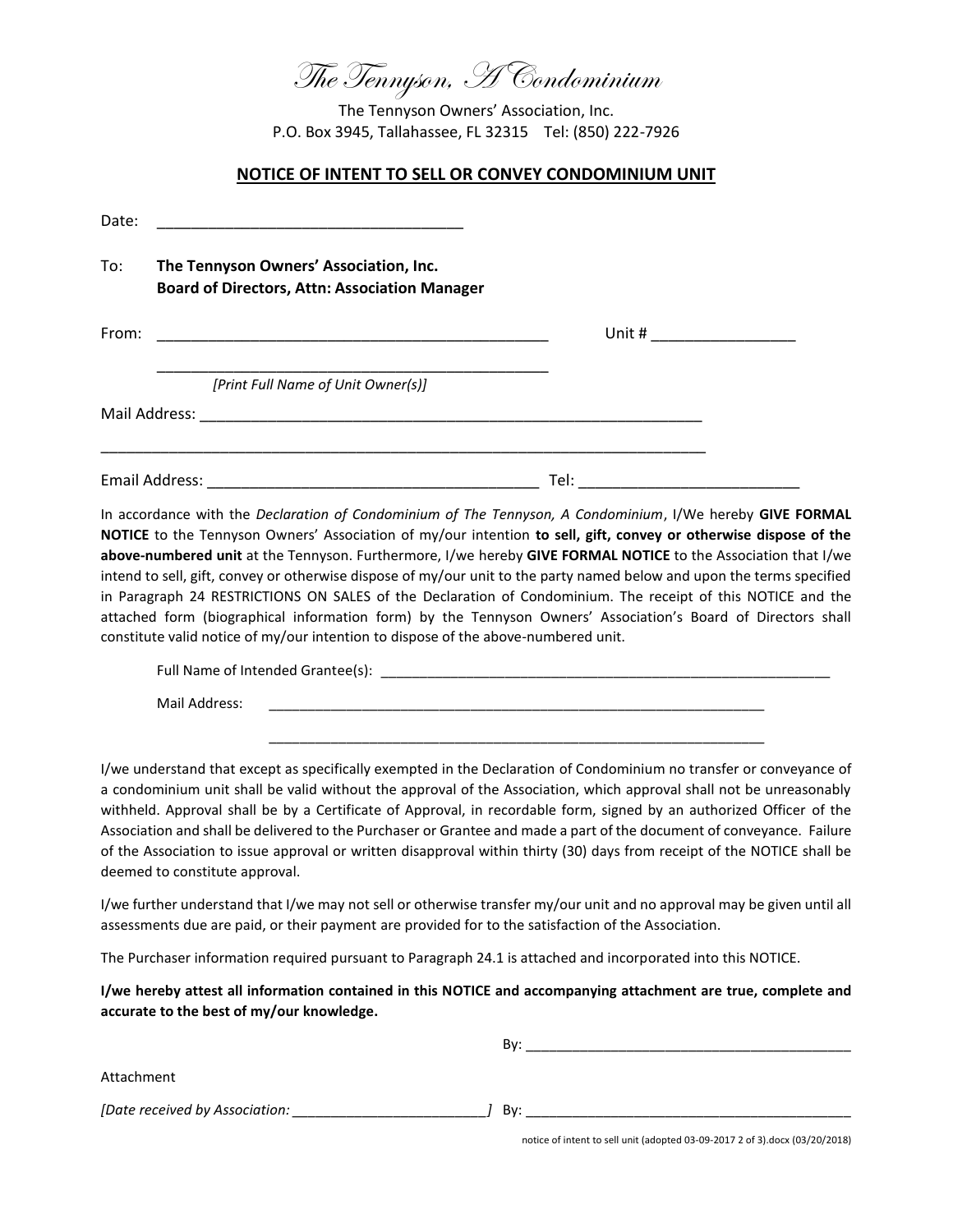# The Tennyson, A Condominium

The Tennyson Owners' Association, Inc. P.O. Box 3945, Tallahassee, FL 32315 Tel: (850) 222-7926

#### **NOTICE TO PROSPECTIVE PURCHASER OF CONDOMINIUM UNIT**

#### **Required Submission of Biographical Information by Purchaser**

Pursuant to Paragraph 24 RESTRICTION ON SALE of the *Declaration of Condominium of The Tennyson, A Condominium*, **no sale, gift, mortgage, conveyance, or transfer by any other manner of a condominium unit is valid without the approval of the Tennyson Owners' Association**. Such approval by the Association may not be unreasonably withheld. Approval shall be by a Certificate of Approval, in recordable form, signed by an Association officer and delivered to the Purchaser and made a part of the document of conveyance. Failure of the Association to issue approval or written disapproval within 30 days following receipt of notice and the required information shall be deemed to constitute approval.

Among other factors, this requirement is to assure a community of congenial residents and occupants, protect the value of the apartment and to further the continuous harmonious development of the condominium community. For the Association to consider the proposed conveyance of the condominium unit and grant its approval, the Association requires the Purchaser to submit in writing, and signed and dated by the Purchaser(s), the following information.

- 1. The full name and current residence of each Purchaser. If the Purchaser is a corporation, partnership, LLC or Trust, provide the name of the Principal or Trustee, as applicable.
- 2. Contact information for the Purchaser(s), including mailing address, telephone number and email address.
- 3. A biographical summary of the Purchaser (or Purchasers more than one), that includes information such as cities and states of residency, profession or employment history, community or other civic involvement, educational background, hobbies or other interests, history of compliance with association rules, relatives or friends in the community or living in the condominium and any other information that the purchaser(s) believes will demonstrate to the Association that the Purchaser(s) will contribute to a community of congenial residents and harmonious development of the condominium community.
- 4. The date of the closing on the unit. **Please note that the Association is allowed up to 30 days to issue approval or disapproval, regardless of the scheduled date of closing.**
- 5. Whether the condominium unit will be subject to a mortgage and if so, the name and address of the bank or other financial institution that will hold the mortgage.

Promptly mail or deliver the information to the Tennyson's Association Manager, c/o. The Tennyson.

#### **Purchaser. Please note the following additional provisions regarding conveyance or leasing of a condominium unit:**

- *A.* No unit owner may sell or otherwise dispose of his or her unit or any interest therein without first providing the Association with written Notice of his or her intention to sell or otherwise dispose of his or her unit and the name and address of the intended grantee. (*An exception for certain relatives applies.)* Verify with your real estate agent or the unit owner that the required Notice has been given and the effective date of such notice.
- B. No unit owner may sell or otherwise transfer his or her unit nor shall Association approval be given until all assessment dues are paid. *(Certain, limited exceptions may apply.)* Verify with your real estate agent or the unit owner that all condominium assessments have been paid. The real estate agent or owner will contact the Tennyson's association manager to determine the status of the unit owner's account.
- C. Please note that if leasing the unit is contemplated, under no circumstances may the unit be leased or otherwise rented out for a term of less than thirty (**30**) continuous days, and such leases and tenants are subject to all applicable requirements of the Association.
- D. Pets are *strictly regulated* and are subject to breed, size, number, behavioral and other restrictions.
- E. No owner/tenant may move in or move out on a Sunday or without prior approval. Other moving restrictions apply.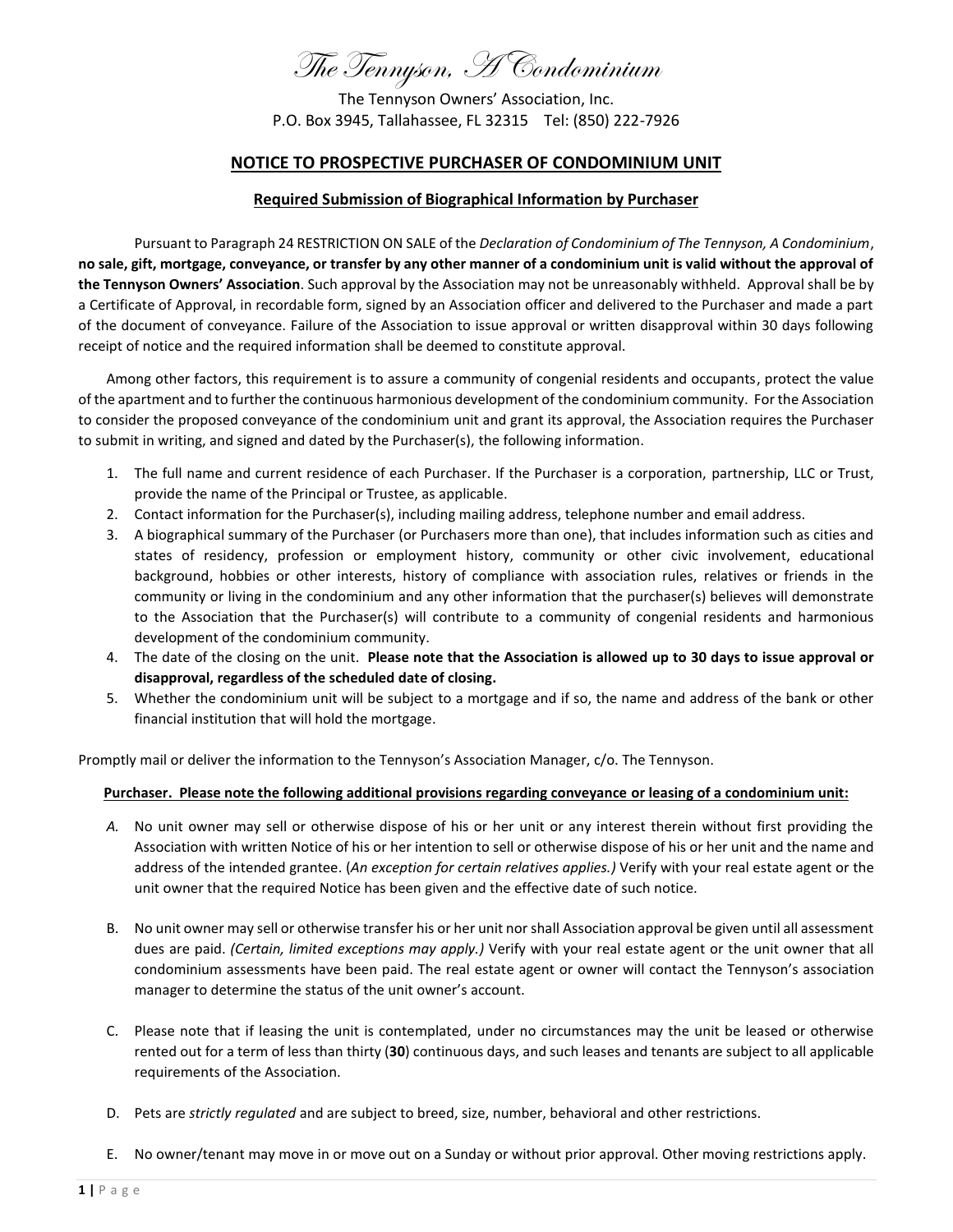The Tennyson, A Condominium

The Tennyson Owners' Association, Inc. P.O. Box 3945, Tallahassee, FL 32315 Tel: (850) 222-7926

# **Biographical and Other Information by Prospective Purchaser of Condominium Unit at the Tennyson**

#### **1. Name(s) and Contact Information.**

Note: State full name of each PURCHASER, mailing address, current state of residency, telephone number and email address. If the Purchaser is a corporation, partnership, LLC or Trust, state the name(s) of the Principals or Trustees.

|    | A. PURCHASER is a(n): _____ Individual _______ Partnership ________ Trust _______ LLC ______ Corporation<br>(check one)                                          |                                          |  |
|----|------------------------------------------------------------------------------------------------------------------------------------------------------------------|------------------------------------------|--|
| В. | Does the PURCHASER intend to occupy the unit as his/her LEGAL DOMICILE? $\Box$ YES<br>If NO, will the unit be purchased as: $\square$ a second or vacation home? | $\Box$ NO<br>$\Box$ investment property? |  |
| 2. | Unit to be purchased. Unit #: _______________                                                                                                                    |                                          |  |
|    |                                                                                                                                                                  |                                          |  |
| 3. | Scheduled date of closing.                                                                                                                                       |                                          |  |
| 4. | Will the purchase be subject to a mortgage on the property? $\Box$ YES                                                                                           | $\square$ NO                             |  |
|    | If YES, state the name and address of the bank or other financial institution that will hold the mortgage:                                                       |                                          |  |
|    |                                                                                                                                                                  |                                          |  |
|    |                                                                                                                                                                  |                                          |  |
|    |                                                                                                                                                                  |                                          |  |
|    |                                                                                                                                                                  |                                          |  |
|    |                                                                                                                                                                  |                                          |  |